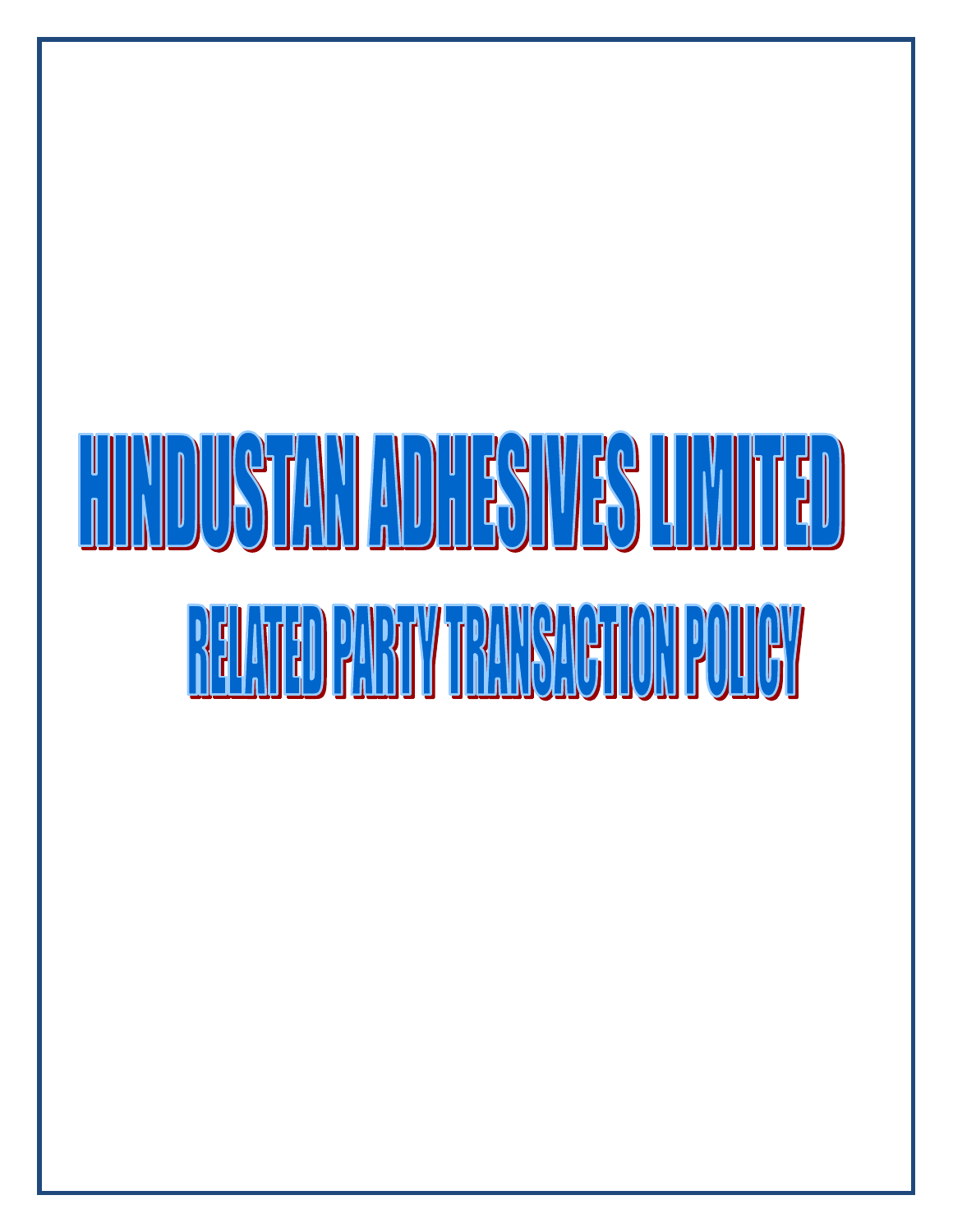# **RELATED PARTY TRANSACTION POLICY**

#### **1. Preamble**

The Related Party Transactions Policy provides a framework to regulate transactions between the Hindustan Adhesives Limited ("Company") and its Related Parties based on the applicable laws and regulations applicable on the Company.

## **2. Definitions**

"**Related Party**"- means a person or entity who is considered as a Related Party under Section 2(76) of the Companies Act, 2013 ("the Act") and Rules thereof or under the applicable accounting standards as well as in terms of Clause 49 of the Listing Agreements with the Stock Exchanges.

"**Related Party Transaction**" ("RPT") means any transaction directly or indirectly involving any Related Party which is a transfer of resources, services or obligations between the Company and a related party, regardless of whether or not a price is charged, either single or a group of transactions in a contract and includes the transactions enumerated in Section 188 of the Companies Act, 2013 read with Rule 15 of the Companies (Meetings of Board and its Powers) Rules, 2014 as amended from time to time.

**"Arm's Length Transaction"** means a transaction between two related parties that is conducted as if they were unrelated, so that there is no conflict of interest.

**"Material Related Party Transaction"** means a transaction with a related party if the transaction / transactions to be entered into individually or taken together with previous transactions during a financial year, exceeds ten percent of the annual consolidated turnover of the Company as per the last audited financial statements of the Company.

#### **3. Policy**

All RPTs must be identified and reported to the Audit Committee for prior approval by the Committee as well as the Board of Directors (Board) and the Shareholders of the Company wherever necessary.

## **4. Identification of Potential RPTs**

Each Related Party as defined under the relevant laws is responsible for providing notice to the Audit Committee or the Board of any potential RPT involving him or her or his or her Relative, including any additional information about the transaction that the Audit Committee/Board may reasonably request.

The Board/Audit Committee will determine whether the transaction requires compliance with this Policy.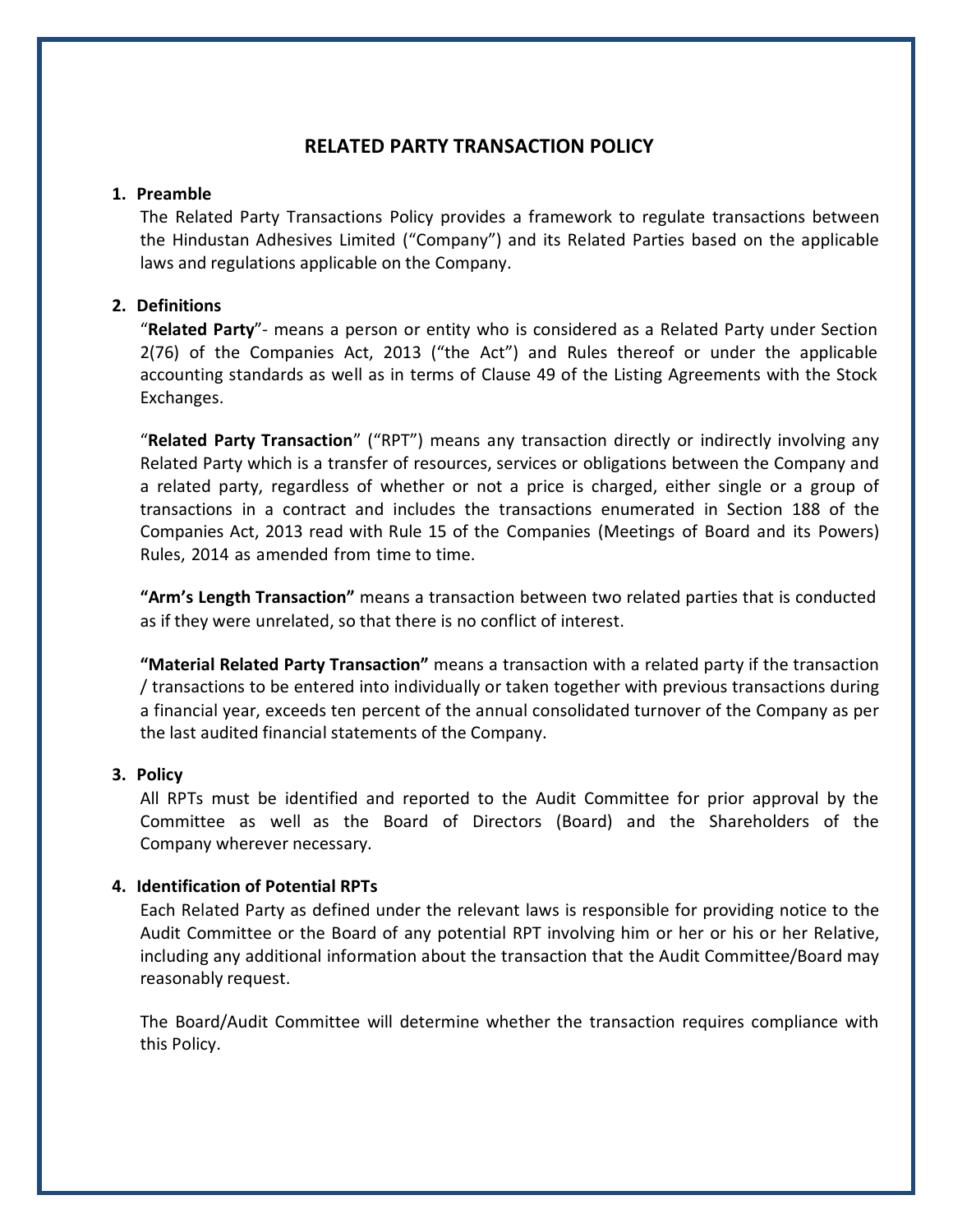#### **5. Approval of RPTs**

#### Audit Committee Approval

All RPTs shall require prior approval of the Audit Committee. However, the Committee can grant an omnibus approval for Related party Transactions proposed to be entered into by the Company if the same is considered necessary and in the interest of the Company and on such conditions as may be decided by the Committee and in keeping with any limits for such omnibus approvals as may be required by the relevant authorities.

Any member of the Committee who has a potential interest in any RPT will recuse himself or herself and abstain from discussion and voting on the approval of the RPT.

#### Board Approval

Board Approval is required for transactions enumerated in Section 188 of the Companies Act, 2013 read with Rule 15 of the Companies (Meetings of Board and its Powers) Rules, 2014 as amended from time to time. Provided that nothing in the said section shall apply to any RPTs, entered into by the Company in its ordinary course of business, other than transactions which are not on an arms length basis.

All the Material Related Party Transactions in terms of the Listing Agreements with the Stock Exchanges would also require Board Approval.

Any member of the Board who has a potential interest in any such RPT will recuse himself or herself and abstain from discussion and voting on the approval of the RPT.

#### Shareholders' Approval

Shareholders' approval by way of special resolution shall be required for all material related party transactions under Listing Agreement as well as the transactions covered Section 188 of the Companies Act, 2013 read with Rule 15 of the Companies (Meetings of Board and its Powers) Rules, 2014 as amended from time to time. All entities falling under the definition of "related parties" shall abstain from voting irrespective of whether the entity is a party to the particular transaction or not.

#### **6. Review & monitoring of RPTs:**

The Audit Committee may review and monitor a RPT taking into account the terms of the transaction, the business purpose of the transaction, the benefits to the Company and to the Related Party, and any other relevant matters. In connection with any review of a RPT, the Committee has authority to modify or waive any procedural requirements of this Policy.

To review a RPT, the Audit Committee shall be provided with all relevant material information of the RPT including the terms of the transaction, the business purpose of the transaction, the benefits to the company and to the Related party, and any other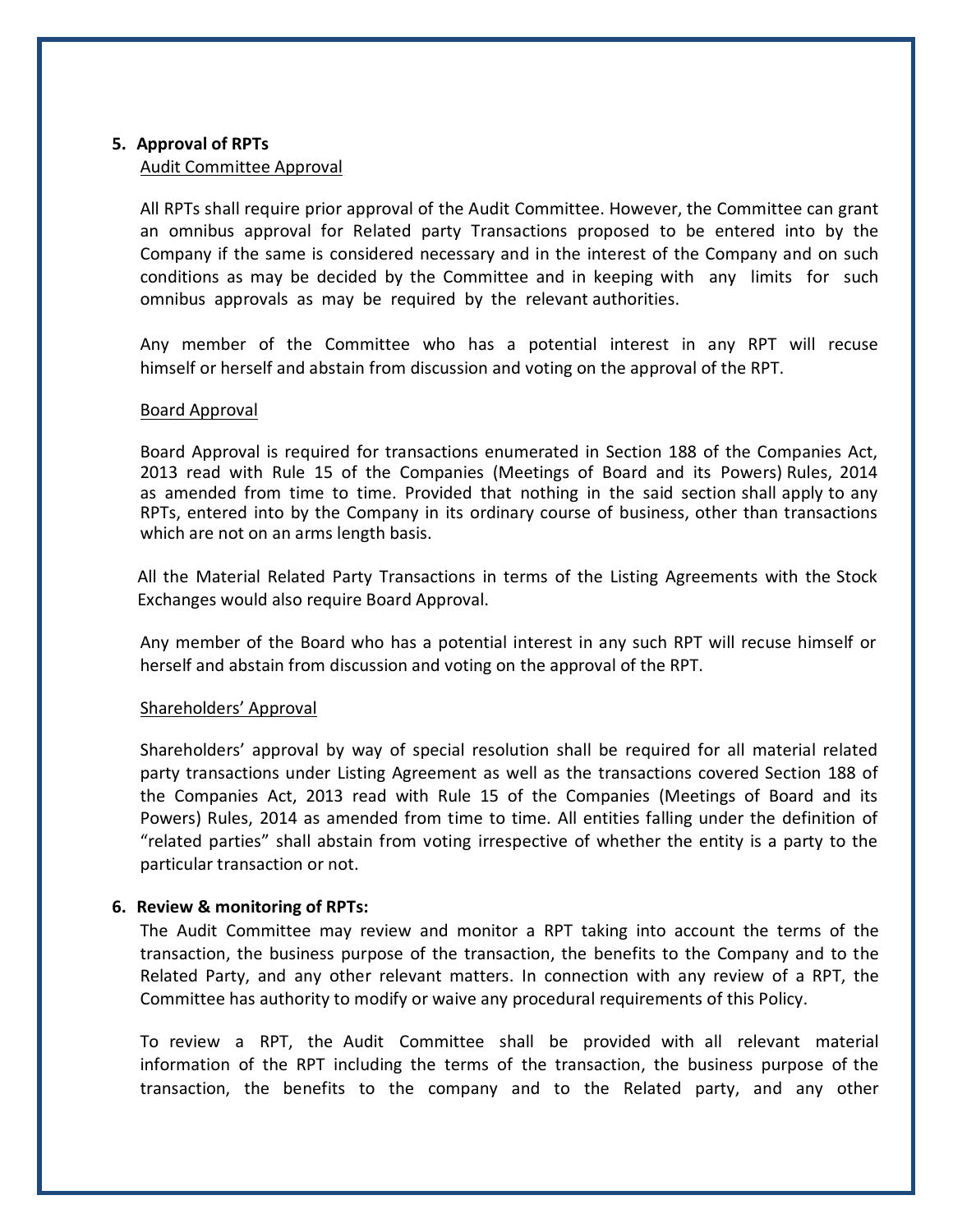relevant information/material.

In determining whether to approve a RPT, the Committee will consider the following factors, among others, to the extent relevant to the RPT:

- a) Name of the related party and the relationship
- b) Nature and duration of transaction and material terms including the value, if any
- c) The manner of determining the pricing and
- d) Whether the transaction qualifies to be a transaction in the ordinary course of business
- e) Whether the terms of the RPT are fair and on arms length basis to the Company
- f) Business rational for such transactions

The Audit Committee Shall review, at least on a quarterly basis, the details of RPT entered into by the Company pursuant to each of the omnibus approval given. However, such omnibus approvals shall be valid for a period not exceeding one year and shall require fresh approvals after the expiry of one year.

## **7**. **Transactions not to be considered as RPT**

Notwithstanding the foregoing, the following RPTs shall not require approval of Audit Committee/Board or Shareholders:

- i. Any transaction that involves the providing of compensation to a director or KMP in connection with his or her duties to the Company or any of its subsidiaries or associates, including the reimbursement of reasonable business and travel expenses incurred in the ordinary course of business.
- ii. Any transaction in which the Related Party's interest arises solely from ownership of securities issued by the Company and all holders of such securities receive the same benefits pro rata as the Related Party.
- iii. Any transaction arising out of Compromises, Arrangements and Amalgamations dealt with under specific provisions of the Companies Act, 1956/Companies Act, 2013.

# **8. Requirement of fresh approvals for past contracts if any**

Contracts entered into by companies, after necessary compliances under the Companies Act, 1956, which already came into effect before the commencement of the Companies Act, 2013, i.e. April 1, 2014, will not require fresh approval till the expiry of the original term of such contracts. However, any material related party transaction continuing to be operational beyond March 2015, would require Shareholders approval.

# **9. RPTs not approved under this Policy**

In the event the Company becomes aware of a RPT with a Related Party that has not been approved under this Policy prior to its consummation, the matter shall be reviewed by the Committee. The Committee shall consider all of the relevant facts and circumstances regarding the RPT, and shall evaluate all options available to the Company, including ratification, revision or termination of the RPT. The Committee shall